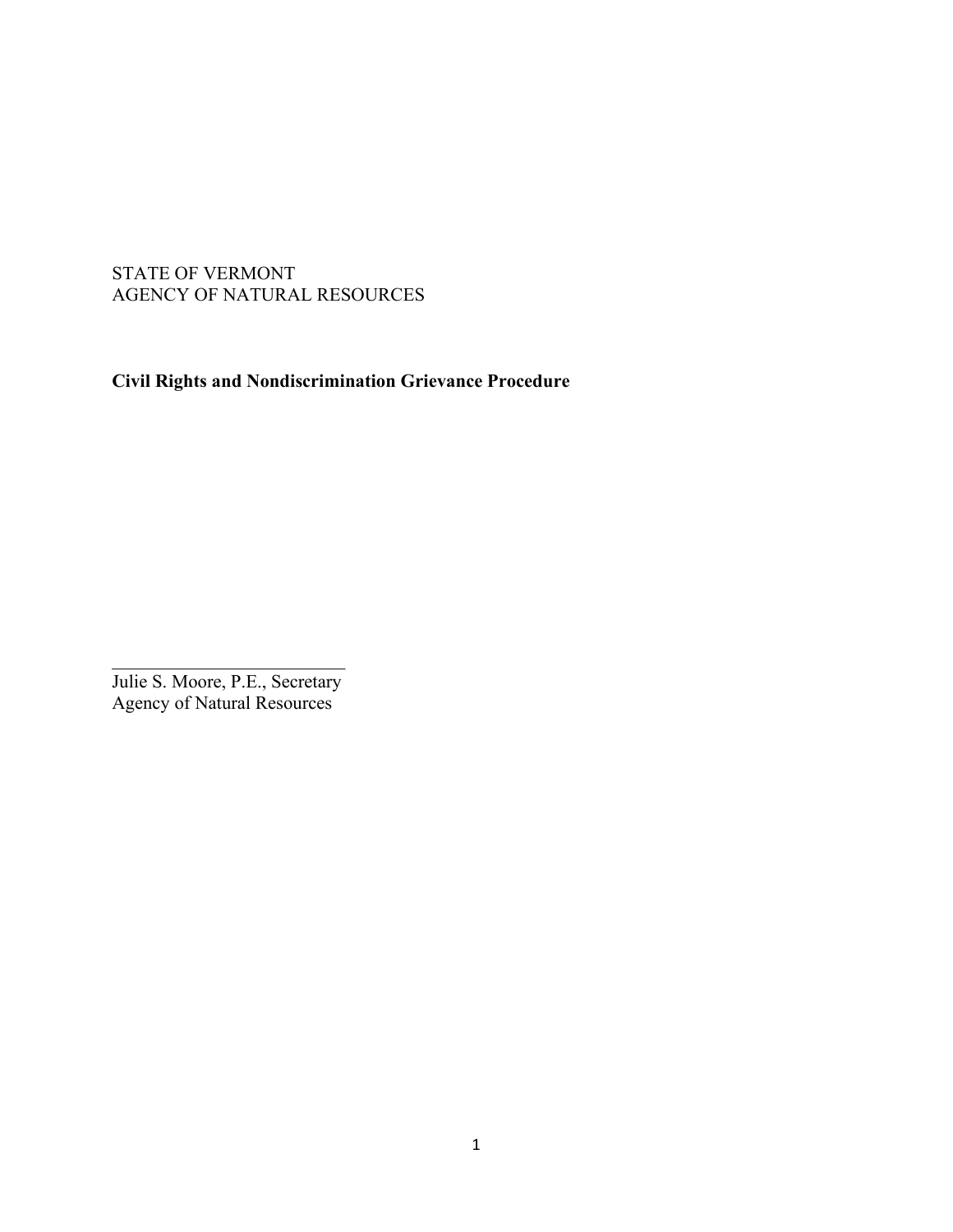# **§ 1. Purpose and applicability**

- (a) Purpose. The Vermont Agency of Natural Resources (ANR) adopts this Civil Rights and Nondiscrimination Grievance Procedure to ensure prompt and fair resolution of complaints from members of the public alleging discrimination in the operation of ANR's programs, services, or activities.
- (b) Applicability. This procedure shall apply to complaints of discrimination by ANR or a recipient of funding from ANR on the basis of race, religion, creed, color, national origin (including limited English proficiency), ancestry, place of birth, disability, age, marital status, sex, sexual orientation, gender identity, and breastfeeding (mother and child).
- **Notes:** Workplace discrimination complaints are addressed in [Department of Human Resources](https://humanresources.vermont.gov/sites/humanresources/files/documents/Labor_Relations_Policy_EEO/Policy_Procedure_Manual/Number_3.3_DISCRIMINATION.pdf)  [Personnel Policy Number 3.3.](https://humanresources.vermont.gov/sites/humanresources/files/documents/Labor_Relations_Policy_EEO/Policy_Procedure_Manual/Number_3.3_DISCRIMINATION.pdf) Complaints alleging discrimination related to Vermont's Public Accommodations law, [9 V.S.A., Chapter 139,](https://legislature.vermont.gov/statutes/chapter/09/139) and Fair Employment law, [21](https://legislature.vermont.gov/statutes/section/21/005/00495)  [V.S.A. §](https://legislature.vermont.gov/statutes/section/21/005/00495) 495, should also be directed to the [Vermont Human Rights Commission.](https://hrc.vermont.gov/legal/jurisdiction) Filing a complaint pursuant to this procedure shall not prevent the complainant from filing of a complaint with any other federal or state agency or from obtaining legal counsel.

# **§ 2. Intimidation and Retaliation Prohibited**

Intimidation and retaliation are prohibited and claims of intimidation and retaliation will be handled promptly and fairly pursuant to this procedure in the same manner as other claims of discrimination. See 40 C.F.R. § 7.100.

# **§ 3. Informal Inquiries**

Although members of the public may submit informal questions or concerns about civil rights and/or nondiscrimination to ANR, this procedure must be followed in order to ensure a resolution of a complaint.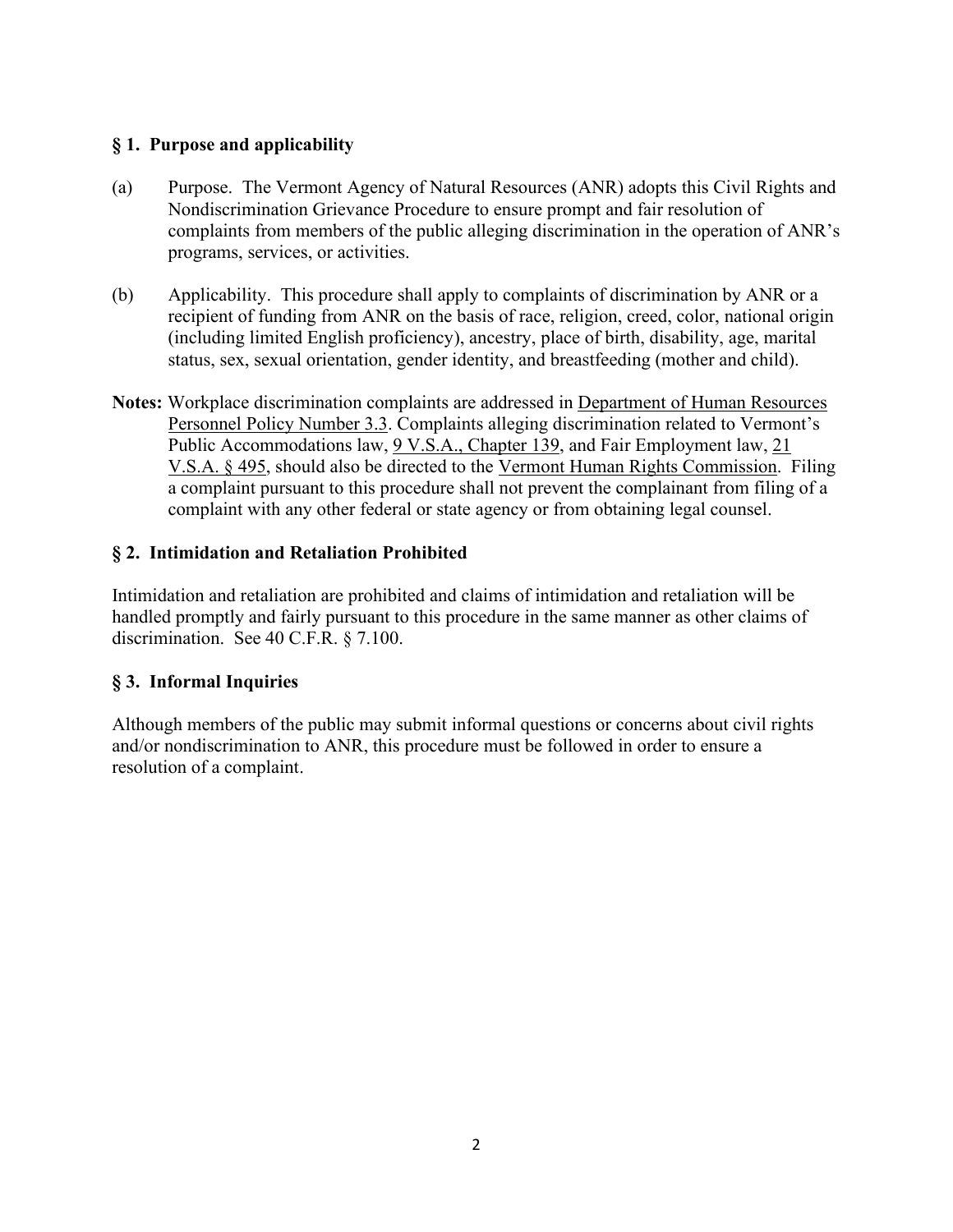#### **§ 4. Filing a Complaint**

- (a) Any person who alleges discrimination in the operation of ANR's programs, services, or activities may file a complaint pursuant to this procedure. Complaints may be filed by the person alleging discrimination or a person who witnessed discriminatory conduct occurring.
- (b) Timing and Contents of a Complaint. The complaint should:
	- (1) be submitted in writing by mail or email to:

**Vermont Agency of Natural Resources** Karla Raimundí-Devarié, Civil Rights, Diversity, Equity, Inclusion and Environmental Justice Coordinator Davis Building  $-2<sup>nd</sup>$  Floor One National Life Drive Montpelier, VT 05620-0301 [ANR.civilrights@vermont.gov](mailto:joanna.pallito@vermont.gov?subject=Question%20or%20complaint%20regarding%20Nondiscrimination)

- (2) be filed within 180 days of the date that the alleged discriminatory conduct occurred;
- (3) describe with specificity the conduct subject to the grievance and provide any supporting documentation or evidence that relates to the alleged conduct; and
- (4) if the complainant is not the party discriminated against, identify the party or parties impacted or potentially impacted by the alleged discrimination.
- (c) Acceptance of a Complaint. Within 14 days of receiving a written complaint ANR shall:
	- (1) assign a person to conduct an investigation of the complaint (ANR Investigator);
	- (2) provide the complainant with written notice of receipt and notification of the name and contact information of the ANR Investigator assigned to the complaint; and
	- (3) make a request for any additional information needed to facilitate the investigation of the complaint.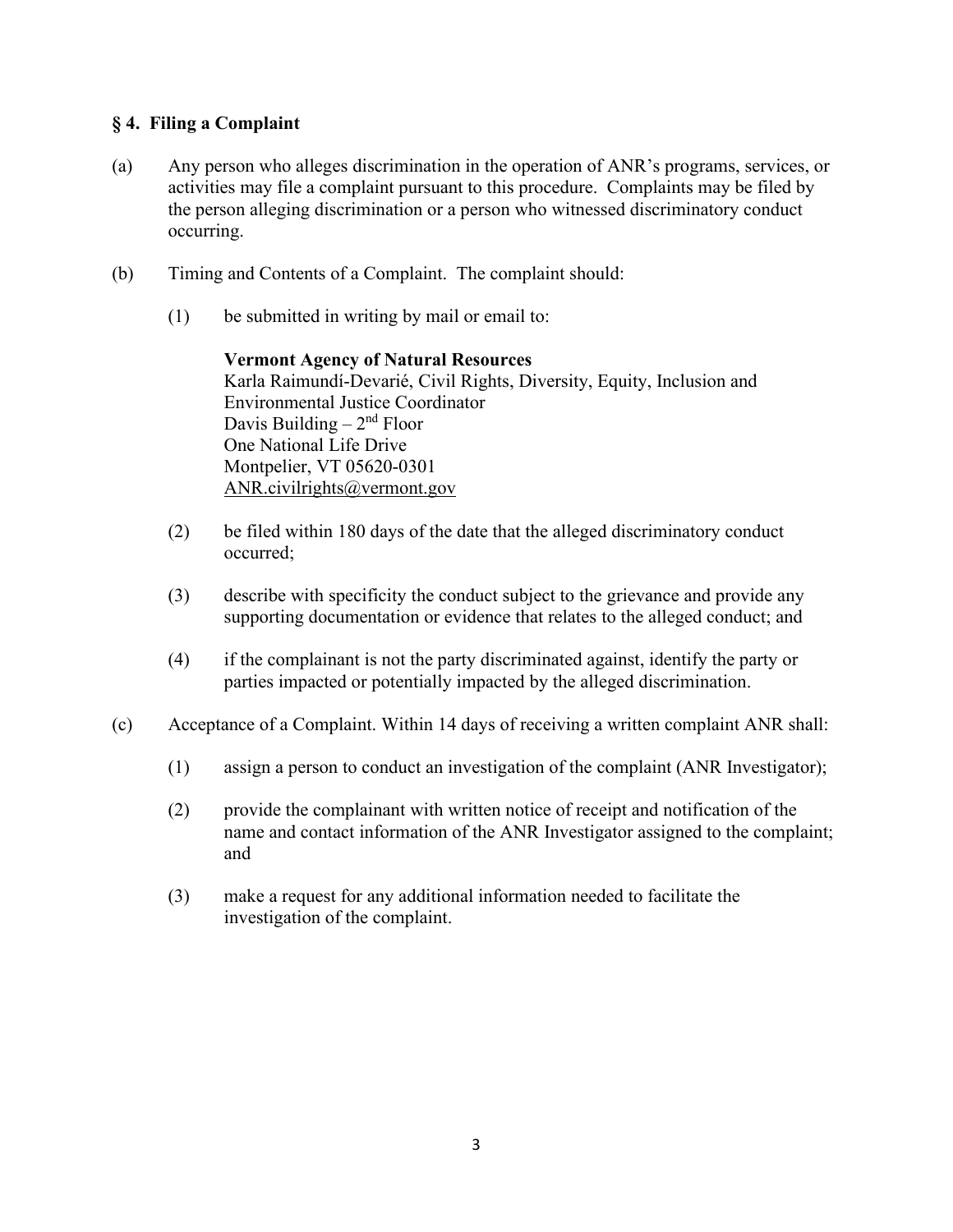#### **§ 5. Investigations of Complaints of Discrimination against ANR**

- (a) Informal Investigation of Discrimination Complaints. An ANR Investigator shall document in writing, or in the case of an interview through recording, all activities undertaken to investigate an allegation of discrimination under this procedure.
	- (1) An ANR Investigator shall have the authority to request records, including emails and text messages, from any person that may be related to a grievance filed under this procedure.
	- (2) An ANR Investigator shall have the right to conduct interviews with any person that may be related to a matter subject to a grievance. A state employee shall have the right to request union representation at an interview with an ANR investigator. If such a request is made, the Investigator shall deem that the complaint is credible and resolve the matter as defined in subsection (g) of this section.
- (b) Stipulated Resolution of Discrimination Complaint. ANR and a complainant may stipulate to a resolution of a complaint filed under this procedure. A stipulated resolution shall be filed with the ANR Investigator, and if the Investigator determines that the stipulation is fair and in the best interests of all parties, the ANR Investigator may forward the stipulated resolution to the Secretary for approval and shall dismiss the complaint.
- (c) Preliminary Findings of Fact and Conclusions of Law. Within 90 days of concluding an informal investigation, an ANR Investigator shall provide the Parties with the ANR Investigator's Preliminary Findings of Fact and Conclusions of Law, which shall summarize the findings of the investigation, make a determination, based on a preponderance of the evidence, whether discriminatory conduct occurred or whether the ANR Program or Service had a discriminatory or disparate impact on a class protected by this procedure, and identify necessary actions to address the discriminatory conduct or disparate impact.
- (d) Reply by Parties. Within 15 days of issuance of the Preliminary Findings of Fact and Conclusions of Law, a Party may:
	- (1) Request a formal hearing on the grievance; or
	- (2) Provide informal written comments on the Preliminary Findings of Fact and Conclusions of Law.
- (e) Formal Hearing. If any Party requests a formal hearing, then ANR shall conduct such a hearing. Hearings under this procedure shall be treated as contested cases pursuant to 3 V.S.A. § 809.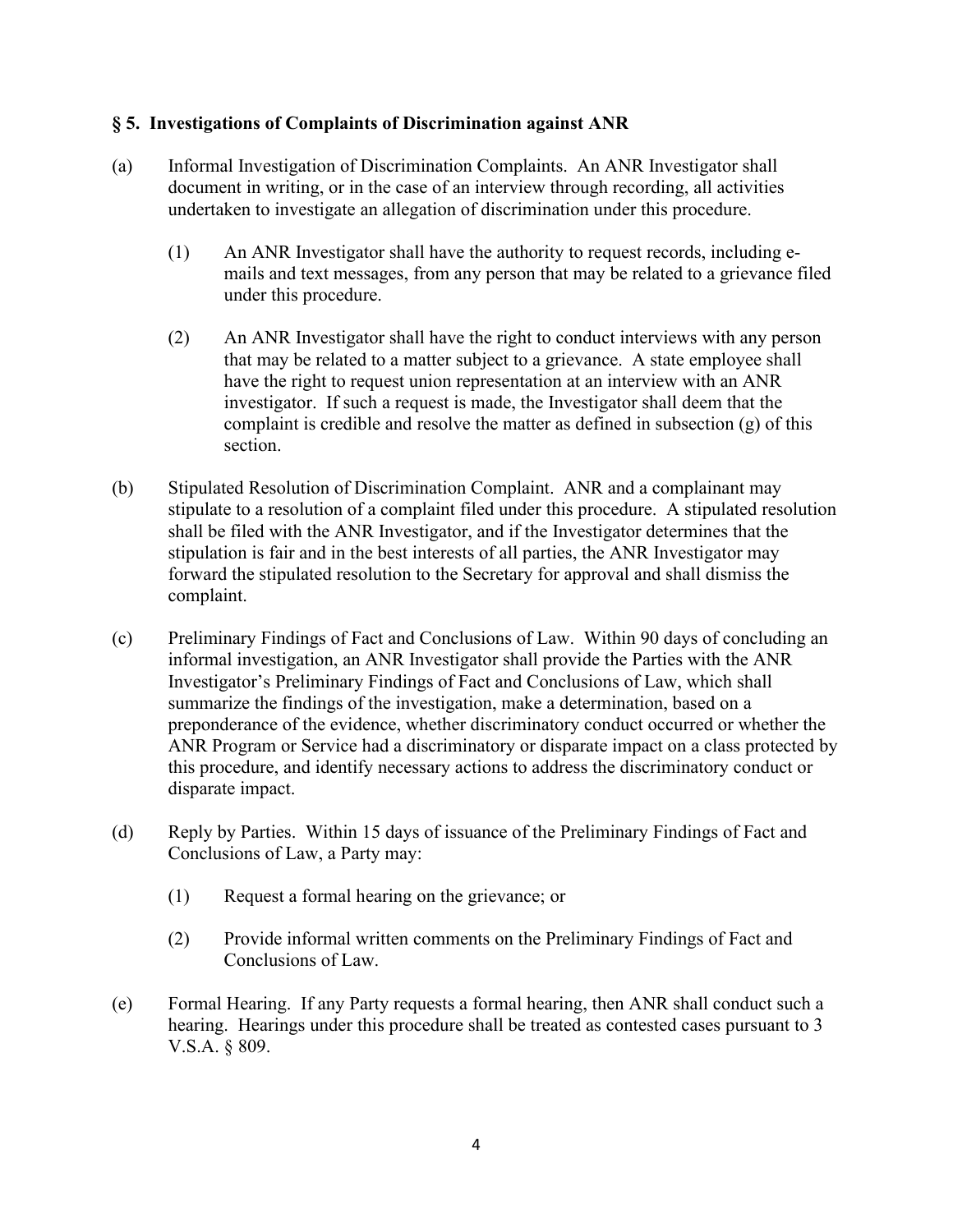- (f) Final Findings of Fact and Conclusions of Law. If no Party requests a formal hearing, then the ANR Investigator shall:
	- (1) Review any informal written comments to the Preliminary Findings of Fact and Conclusions of Law; if appropriate, make changes to the decision based on those comments; and prepare a response to any informal comments.
	- (2) Provide the Report to the Secretary. The Secretary shall either accept the report, dismiss the allegations, or remand the matter back to the ANR Investigator with instructions for further investigation.
- (g) Complaints against ANR Employee Conduct. If the investigator **at any time** during the investigation believes that there is credible evidence that indicates that a State Employee may have discriminated during the course of employment, the investigator shall:
	- (1) Contact the Vermont Department of Human Resources and transfer all investigation materials to the Department of Human Resources;
	- (2) Notify the Commissioner of the Department where the conduct in question occurred that a credible allegation of discrimination has occurred, that the investigation has been referred to the Vermont Department of Human Resources, and that the Department is required to assign a different employee to conduct the action that was subject to the grievance as though no previous action occurred; and
	- (3) Notify the complainant that a credible allegation of discrimination has been filed, that the investigation is continuing under the State's Human Resources policies, and that ANR is assigning a person to review the ANR action (permit, grant, or other action) to conduct the ANR action that was subject to the grievance as though no previous action occurred.
- (h) Dismissal of Grievance. An ANR Investigator may dismiss a grievance at any time if the Investigator determines that:
	- (1) There are not facts that support a credible claim that discrimination took place;
	- (2) The grievance does not allege discriminatory conduct that is subject to this procedure;
	- (3) The grievance does not make allegations against ANR or one of its subrecipients;
	- (4) The complainant fails to respond to requests for additional information;
	- (5) The grievance is not timely and good cause does not exist for waiving the timing requirement.